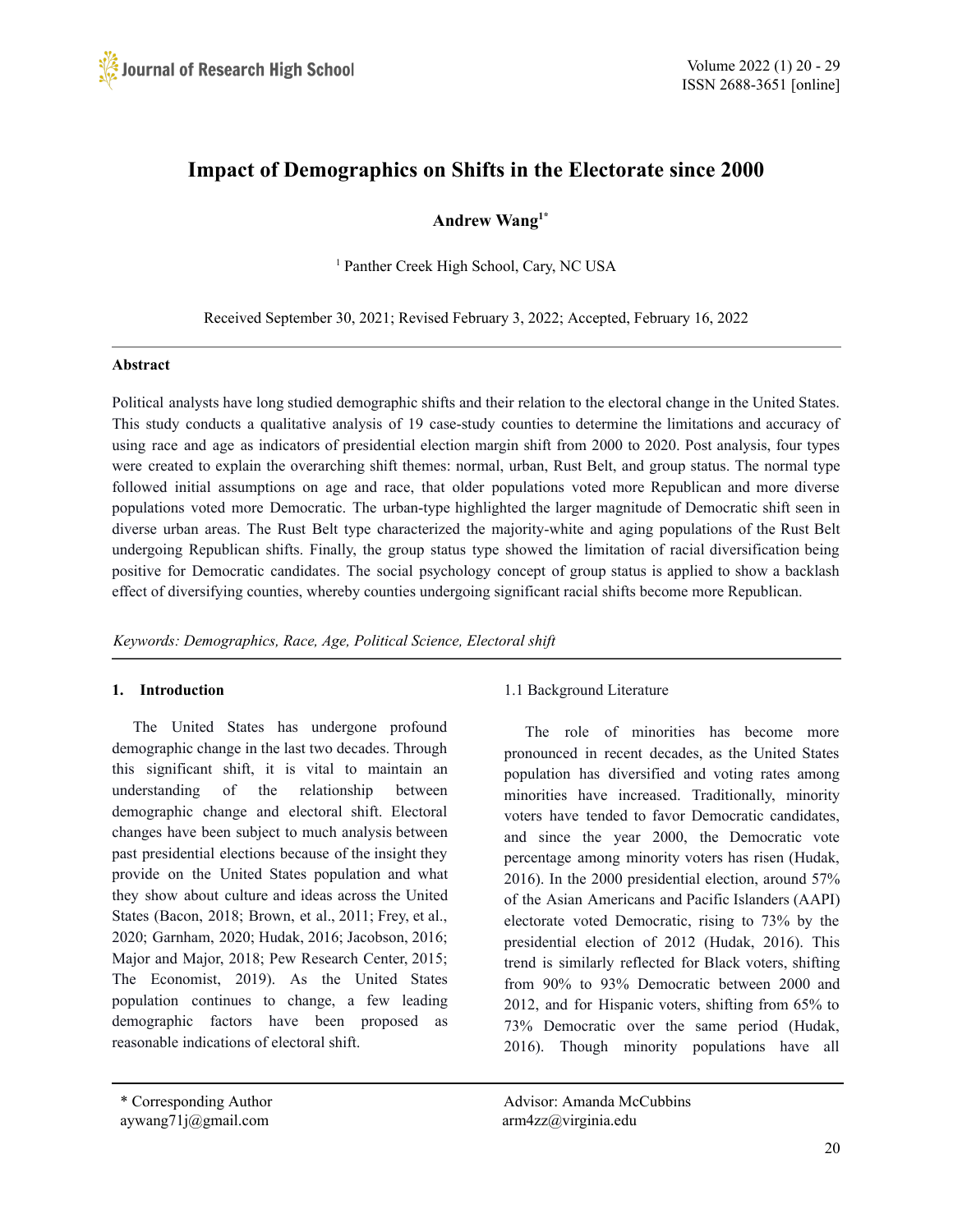increased over the last few decades, the Hispanic population, in particular, has seen significant growth projected to double by 2050 (Budiman and Igielnik, 2020). This increase in Hispanic voters has been forecasted to make Southwestern states more competitive for Democrats (The Economist, 2015). For instance, many politicians predict Texas will become increasingly competitive for Democrats because of this diversification (The Economist, 2019). However, this increase in diversity has been observed to create an opposite effect too. This was highlighted in 2016, where Republican presidential candidate Donald Trump targeted older White conservatives, rallying Republican voters with his anti-immigration rhetoric (Jacobson, 2016). Though this pushed away young and nonwhite voters, more White voters voted Republican, a "backlash" effect on the country's increasing diversity (Jacobson, 2016; Maggio, 2020). That being said, increasing diversity has tended to be positive for Democratic candidates. Based on past trends, as the role and size of minority populations increases, votes for Democratic candidates are also expected to increase.

Age has become another prevalent factor in analyzing voter shift, as political views shift between generations. Democrats have a 24% margin with Millennials, compared to only a 5% margin with Generation X. For generations older than Generation X, such as Baby Boomers, Republicans win the margin (Frey, et al., 2020). Though the Baby Boomers were the largest generation, the role of younger generations is projected to increase with time. Millennials and Generation Z are predicted to compose over 50% of the electorate by 2032 (Frey, et al., 2020). Though there is some conservatizing effect as voters age, possibly due to life milestones such as marriage and homeownership, the consistency of these shifts is uncertain (Frey, et al., 2020). For instance, there has not been a significant conservative shift among older Millennials (Frey, et al., 2020). As citizens get older, this constancy of political views may indicate increasing affective polarization, which limits movement across party lines (Iyengar, et al., 2012; Iyengar, et al., 2019). Though the complexities of generational shift remain to be seen at large, for this study, the general political leanings of current generations are appropriate.

Finally, the urban-rural divide has become an increasingly important factor in considering demographic and electoral shifts, as urban areas tend to vote Democratic while rural areas vote Republican. This divide is also widening. In 2012, Democrats had a 5% margin in urban areas, rising to 17% by 2018. Opposingly, the Republican margin grew from 29% to 38% in rural areas in the same period (Milligan, 2019). Though this idea is reflected in news and literature, there is no consensus on why urban areas are more Democratic (Maxwell, 2019; Niskanen Center, 2019). Some leading reasons include educational differences, higher diversity seen in urban areas, socioeconomic differences between urban and rural areas, and simply the policy stances of each party regarding spending (Brown et al., 2018). The significant socioeconomic differences between rural and urban areas, such as education and wealth, are likely one of the leading factors for Democratic urban areas. With more tech-centered and globalized urban areas, people in urban areas are more likely to have a favorable view of immigration and economic shifts (DelReal and Clement, 2017). According to the Pew Research Center, Democrats lead by 22% among adults with post-graduate degrees and 7% among adults with college degrees (Pew Research Center, 2015). Additionally, there is some resentment among rural communities of the "liberal elite," the idea that those living in cities look down on residents of rural areas. This idea often creates the perception that government and government services are inherently anti-rural, and therefore many rural communities are against larger governments (Cramer, 2016; DelReal and Clement, 2017; Hudson, 2019). As cities across America become more urban, current voting trends suggest that traditionally Republican-dominated states will become more competitive for Democrats (Bacon, 2018; Garnham, 2020).

### 1.2 Study Scope

This study conducts a qualitative analysis of 19 case-study counties over the last 20 years using yearly demographic data from the United States Census Bureau and presidential election data from MIT's election data lab (U.S. Census Bureau,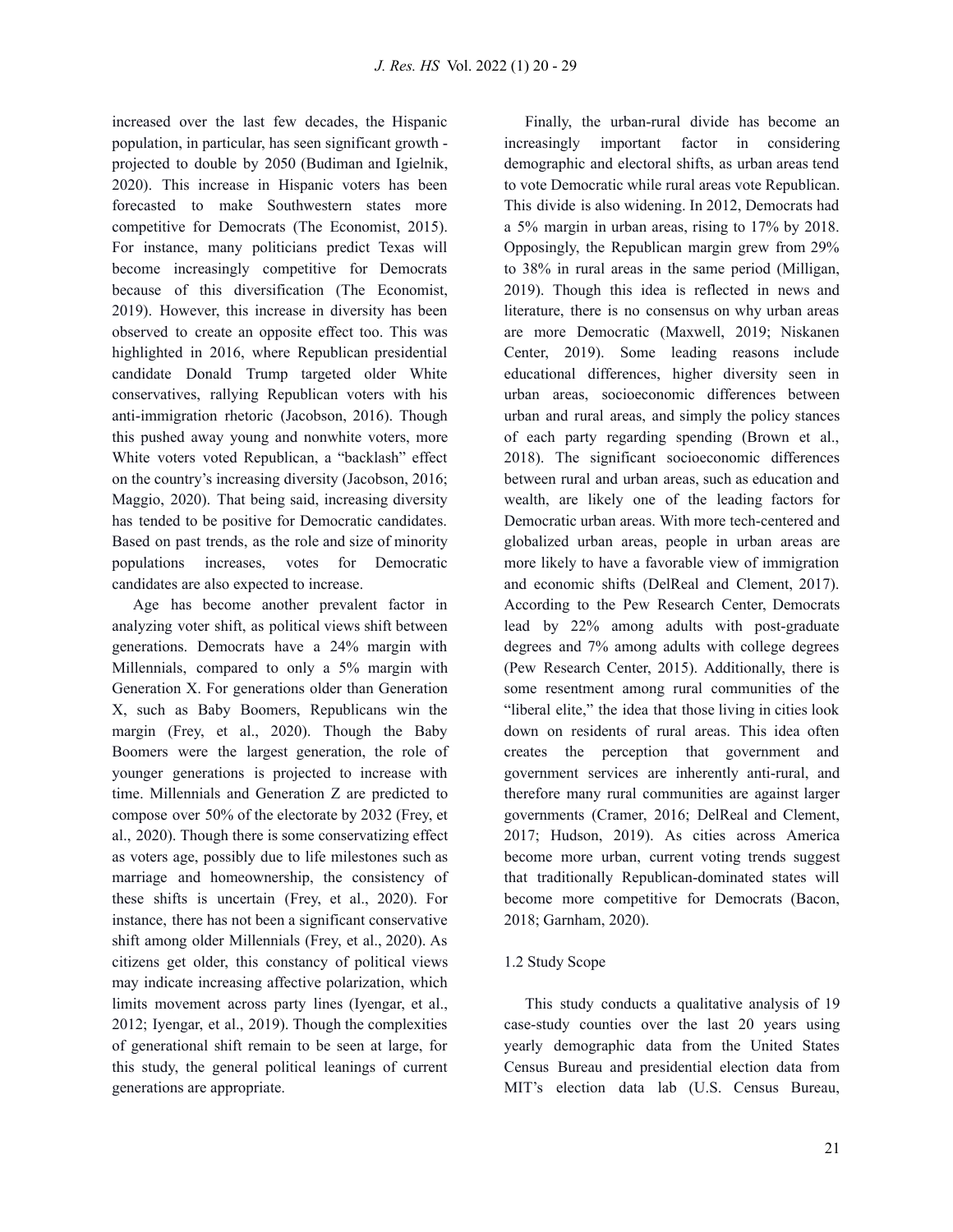Population Division, 2012; MIT Election Data and Science Lab, 2018). All counties' demographic factors of race and age are analyzed for their indicative ability of electoral shift. In counties where electoral change did not match hypothesized demographic trends, other factors, such as the local economy (unemployment, significant industries, etc.) and local politics (percent citizenry, campaign spending, etc.), were considered.

#### **2. Materials and Methods**

This study compiled census data from various United States Census Bureau datasets. In finding county distributions for age and race over 20 years, multiple sources had to be assembled and cleaned for a consistent final dataset. From 2010 to 2020, a dataset called "Annual County Resident Population Estimates by Age, Sex, Race, and Hispanic Origin: April 1, 2010 to July 1, 2019" was used, providing both age and race data for the period (U.S. Census Bureau, Population Division, 2020). Two other datasets, "Intercensal Estimates of the Resident Population by Sex, Race, and Hispanic Origin for Counties: April 1, 2000 to July 1, 2010" and "Intercensal Estimates of the Resident Population by Five-Year Age Groups and Sex for Counties: April 1, 2000 to July 1, 2010" were combined to provide age and race data for the period from 2000-2010 (U.S. Census Bureau, Population Division, 2012; U.S. Census Bureau, Population Division, 2012). Finally, a data set called "County Presidential Election Returns 2000-2020" was retrieved from the MIT Election Data and Science Lab to model election margins by count over the last 20 years (MIT Election Data and

Science Lab, 2018).

#### 2.1 Data Preparation and Cleaning

This study used six groupings for race: White, Black, Native American, Asian American, Pacific Islander, and Hispanic populations, reported as a percentage of the total county population and monitored over 20 years. The final dataset for race was 18,828 rows by 24 columns, accounting for about 3,138 of the 3,142 counties in the United States. For age, this study measured residents from ages 15 and up, with age demographics in 10-year increments. Furthermore, all residents above 75 were grouped into one category, called "75+". This number was converted into a percentage for better comparisons between counties. However, because only residents ages 15 and up were recorded, the percentage composition of the counties tends to fluctuate more because it does not have residents ages 0-14. The final dataset for age was 21,946 rows by 24 columns, covering roughly the same number of counties as the age dataset.

Following data cleaning, 19 counties were selected for a qualitative analysis and case study. Counties were chosen to give the widest variety of electoral and demographic shifts, representing anomalies where demographic trends do not match electoral shifts. Some factors used in county selection included significant margin shifts, frequent party flipping, areas of sizable demographic change, and counties that went against the state's norm. A table with the reasoning for selecting each county is below:

| State           | County             | Selection reason                                                                                      |
|-----------------|--------------------|-------------------------------------------------------------------------------------------------------|
| <b>DELAWARE</b> | <b>KENT</b>        | Frequent electoral swings                                                                             |
| <b>FLORIDA</b>  | <b>PINELLAS</b>    | Frequent electoral swings                                                                             |
| <b>GEORGIA</b>  | FULTON             | Location of Atlanta                                                                                   |
| <b>KENTUCKY</b> | ELLIOTT            | Traditionally Democratic county which flipped hard in 2016                                            |
| LOUISIANA       | <b>ASSUMPTION</b>  | Democratic county which went Republican in 2008                                                       |
| LOUISIANA       | POINTE COUPEE      | Democratic county which went Republican in 2008                                                       |
| <b>MAINE</b>    | <b>KENNEBEC</b>    | Only county in Maine which flipped back to Democratic in 2020 after<br>flipping to Republican in 2016 |
| <b>MAINE</b>    | <b>PISCATAQUIS</b> | In a traditionally Democratic state this county has voted Republican in every<br>election             |

Table 1. Selection reasoning for case study counties.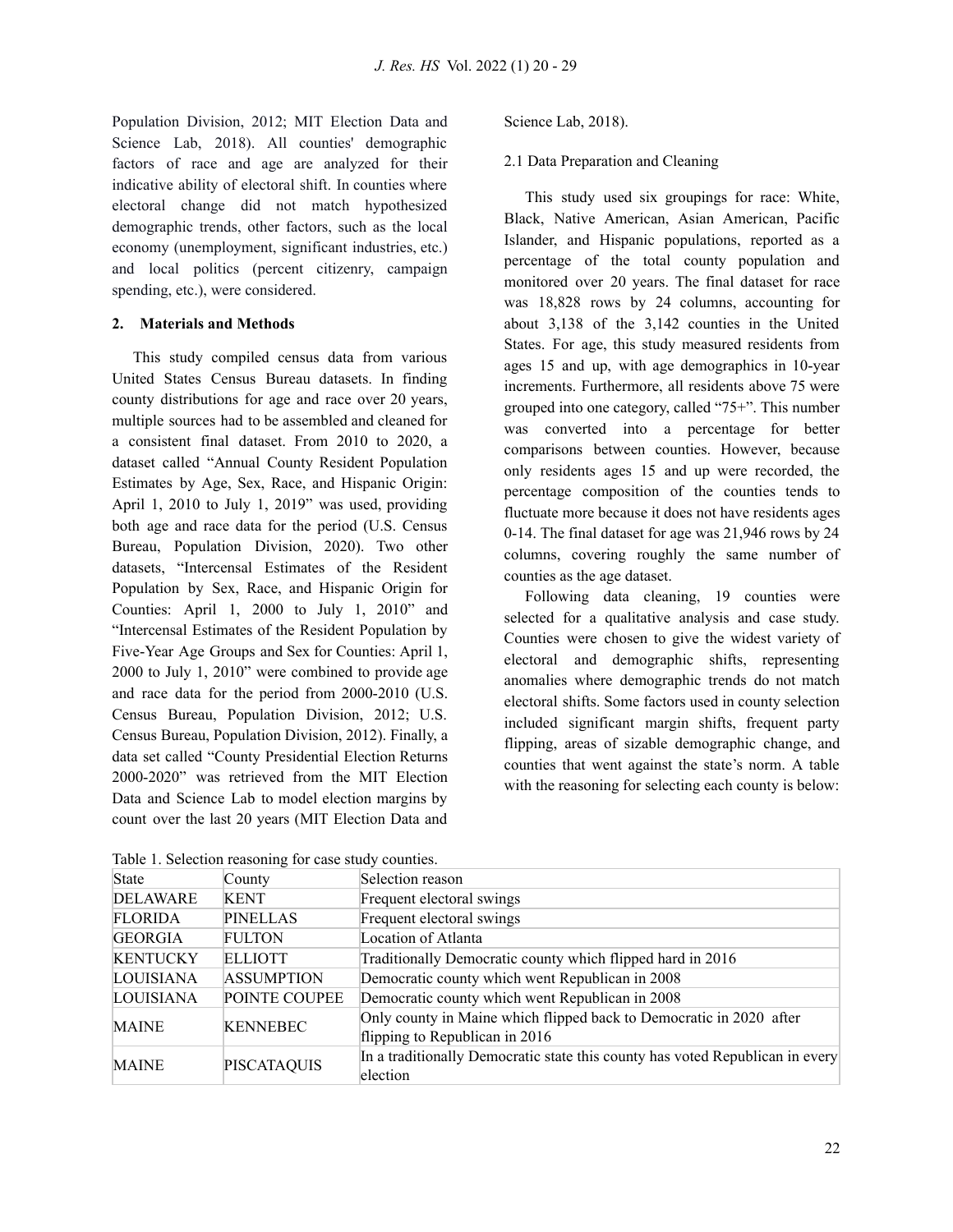| MICHIGAN               | LAKE             | Traditionally Democratic county which flipped Republican in 2016, voted<br>Democratic in 2000 and 2004 in a state which largely voted Republican in<br>those elections |  |
|------------------------|------------------|------------------------------------------------------------------------------------------------------------------------------------------------------------------------|--|
| <b>MICHIGAN</b>        | SAGINAW          | A Democratic county which flipped in 2016 and was the only county in<br>Michigan to flip back to Democratic in 2020.                                                   |  |
| <b>MINNESOTA</b>       | <b>BIG STONE</b> | A county with a large Republican shift that voted Democratic in 2000 and<br>2004                                                                                       |  |
| <b>MINNESOTA</b>       | <b>NOBLES</b>    | Notable Republican party which has shifted largely due to demographic<br>influences, mentioned in media as well                                                        |  |
| <b>MINNESOTA</b>       | <b>PINE</b>      | County with a large Republican shift in 2016 but previously slim margins<br>between Democratic and Republican                                                          |  |
| <b>MINNESOTA</b>       | <b>RAMSEY</b>    | A county where the margin has been moving Democratic though most<br>counties have been shifting Republican. Anomalous county                                           |  |
| <b>MISSISSIPPI</b>     | <b>JEFFERSON</b> | County with huge margins for Democrats, one of the largest in the country                                                                                              |  |
| PENNSYLVANI<br>IA.     | <b>ERIE</b>      | A notable 2016 county and a bellwether county                                                                                                                          |  |
| <b>TEXAS</b>           | BEXAR            | Location of San Antonio, the county has seen large demographic shift                                                                                                   |  |
| <b>TEXAS</b>           | DALLAS           | Location of Dallas, another county with large demographic shift                                                                                                        |  |
| <b>WASHINGTON KING</b> |                  | Location of Seattle, urban and rapidly changing area                                                                                                                   |  |

Appendix A is a map of the United States, with case study counties in red. Additionally, Appendix B holds the presidential election margins over the 20 years for selected counties. Frequent electoral swings are defined as a county having switched parties at least 3 times in presidential elections between 2000 and 2020.

# 2.2 Control Variables

This study used the initial demographic assumptions that racial diversification would favor Democratic candidates and a greying population would favor Republican candidates. These hypotheses are proven correct through control counties for both demographic factors. The hypothesis that racial diversification favors Democratic candidates is seen in Ramsey County, MN, Dallas County, TX, and King County, WA. These counties all had very slight age shifts (less than 2%) with sizeable racial diversification (greater than 14%) and matched the hypothesis of increased Democratic shift. The hypothesis that greying populations favor Republican candidates is seen in many Midwestern counties, such as Piscataquis County, ME, Lake County, MI, and Big Stone and Pine counties, MN, with low racial diversification (less than 4%) with a large age shift (greater than 7%).

Following selection, counties were evaluated qualitatively for factors that would explain their electoral shift. Counties were analyzed with the initial assumptions that a decrease in the percentage of White people in a county would support Democratic candidates, and a greying county, where the county has an increasing proportion of older voters (greater than 55 years), would support Republican candidates. Based on whether or not these hypotheses tracked for the given county and electoral shift, further analysis was conducted to determine additional influential factors.

# **3. Results**

Following data consolidation and analysis, a final dataset was produced. Below is a table indicating the race and age classification for all 19 counties studied that summarizes age and race shift into one of three categories: slight, moderate, and substantial.

Table 2. Race and age change for all selected counties.

| State     | ounty | $diversitication*$ | Population aging* |
|-----------|-------|--------------------|-------------------|
| DEI AWARE | . /NT | Moderate increase  |                   |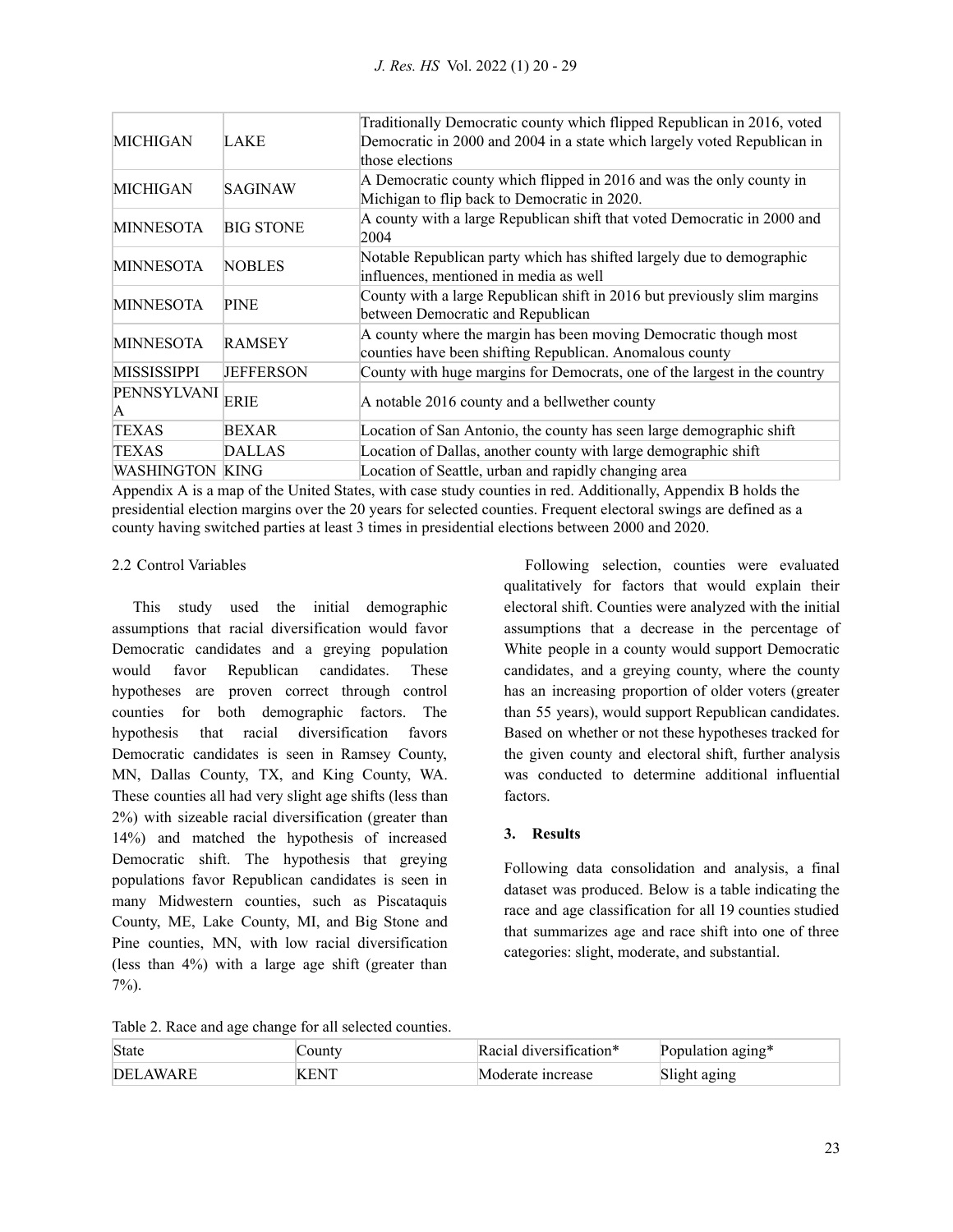| <b>FLORIDA</b>    | PINELLAS          | Moderate increase    | Moderate aging    |
|-------------------|-------------------|----------------------|-------------------|
| <b>GEORGIA</b>    | <b>FULTON</b>     | Moderate increase    | Slight aging      |
| <b>KENTUCKY</b>   | <b>ELLIOTT</b>    | Slight increase      | Moderate aging    |
| <b>LOUISIANA</b>  | <b>ASSUMPTION</b> | Slight increase      | Substantial aging |
| LOUISIANA         | POINTE COUPEE     | Slight increase      | Substantial aging |
| <b>MAINE</b>      | KENNEBEC          | Slight increase      | Moderate aging    |
| <b>MAINE</b>      | PISCATAQUIS       | Slight increase      | Substantial aging |
| MICHIGAN          | LAKE              | Slight decrease      | Substantial aging |
| MICHIGAN          | SAGINAW           | Slight increase      | Moderate aging    |
| <b>MINNESOTA</b>  | <b>BIG STONE</b>  | Slight increase      | Moderate aging    |
| <b>MINNESOTA</b>  | <b>NOBLES</b>     | Substantial increase | Slight aging      |
| <b>MINNESOTA</b>  | PINE              | Slight increase      | Substantial aging |
| <b>MINNESOTA</b>  | <b>RAMSEY</b>     | Moderate increase    | Moderate aging    |
| MISSISSIPPI       | <b>JEFFERSON</b>  | Slight increase      | Substantial aging |
| PENNSYLVANIA      | ERIE              | Slight increase      | Moderate aging    |
| <b>TEXAS</b>      | BEXAR             | Moderate increase    | Slight aging      |
| TEXAS             | DALLAS            | Substantial increase | Slight aging      |
| <b>WASHINGTON</b> | KING              | Substantial increase | Slight aging      |

\*Definitions for each kind of shift classification are in Appendix C.

#### **4. Discussion**

Through the qualitative analysis, counties were sorted into four primary types based on how age and race could explain their electoral shift and overall themes: normal, urban, Rust Belt, and group status theory. However, outside of demographic and societal factors, presidential candidates, such as Obama and Trump, also significantly affect partisan shifts. Multiple counties fall under various types because there is crossover in the factors which influenced their change. What follows is an explanation of each type, the counties that constitute it, and a discussion of the type.



Fig 1. Four Primary Types of Counties

#### 4.1 Normal Type

The normal type encompasses all counties that matched the initial race and age shift hypothesis. These are the counties that aligned with predictions about their voter shift. Counties in this group include Big Stone, Pine, and Ramsey counties in MN, Lake and Saginaw counties in MI, Piscataquis County, ME, Erie County, PA, and King County, WA. Essentially, the magnitude and direction of electoral shifts could be predictable for presidential elections over the last 20 years. For instance, Piscataquis County, Maine, had a 15% total Republican shift over the previous twenty years, going from an 11% Republican margin to a 26% Republican margin in 2020. This shift aligns with the county's slight racial change, where the White population decreased by 3%, from 98% to 95%, between 2000 and 2020.

Furthermore, the Republican shift can be further indicated by their greying population, a 10% increase in the proportion of the population older than 55 years. Therefore, the low racial diversification and greying population match up with a forecasted Republican shift. Another example is Ramsey County in Minnesota, which saw sizeable racial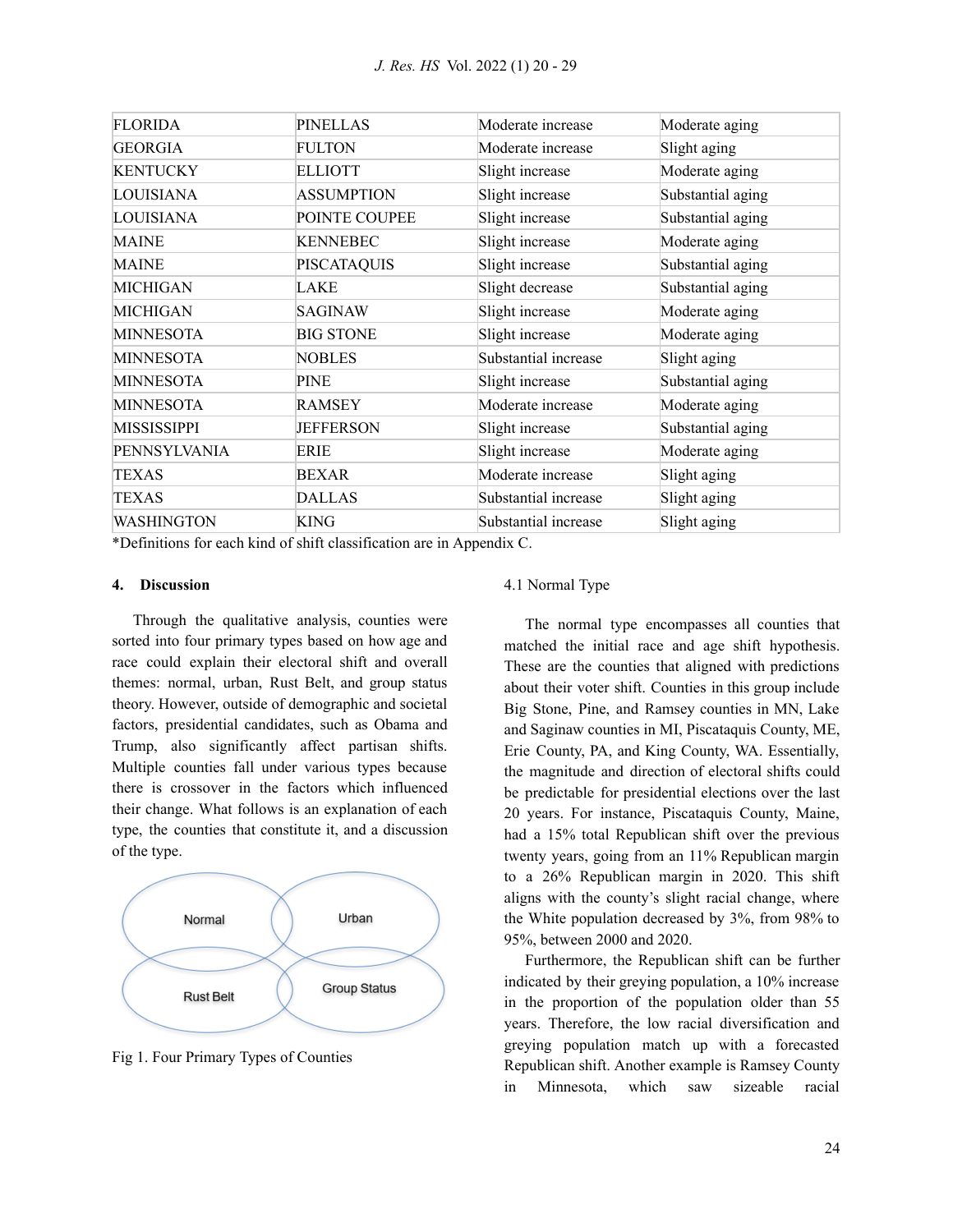diversification but a slight shift in age structure. Ramsey County had a 14% decrease in the White population and a negligible (less than 1%) change in its share of voters older than 55 years. This corresponds to a 25% Democratic shift in the last 20 years, matching demographic predictions.

#### 4.2 Urban Type

The urban type describes counties with a large urban population, typically counties holding large cities. The threshold for being an urban county was possessing a population of one million or more and having a large city. These counties saw disproportionately large Democratic shifts compared to their race and age changes, typically approximately a 20% increase in Democratic voter share over the last 20 years. Unusually, the counties in the urban type also shifted Democratic in 2016, though most counties in the study and across the United States at large moved Republican (Parlapiano and Lai, 2016). This can be attributed to their sizeable nonwhite population. Urbanity seems to exacerbate Democratic shifts. The counties in this group are Bexar and Dallas counties in TX, Fulton County, GA, and King County, WA. These counties had populations close to or above one million residents, with large nonwhite populations (between 42-73% of the population is nonwhite in each county).

A notable example is Dallas County, Texas, which contains the city of Dallas, housing 1.3 million people. Dallas county has a sizable Hispanic population which has increased since 2000. In 2000, Dallas had a 30% Hispanic population and a 44% white population, leaning 8% Republican. Since then, Dallas County has seen a significant racial shift, with a 16% decrease in the White population. In 2020, Hispanics were the largest ethnic group in Dallas County, composing 41% of the county. This racial shift correlates to Dallas's electoral shift, moving 40% in favor of the Democrats since 2000. The county flipped parties in the presidential election of 2008, moving 17% in favor of Democrats. This shift can be dually attributed to the Democratic candidate Barack Obama and the financial crisis in 2008 and Hurricane Ike and Hurricane Gustav. Finally, Democratic campaign spending in 2008 dwarfed

Republican campaign spending. Obama's campaign spent 9.9 million in Texas, while McCain's only spent \$33,000. This combination of factors likely contributed to the significant shift seen between 2004 and 2008.

#### 4.3 Rust Belt Type

The Rust Belt type demonstrates the Republican shift seen by many counties in the Rust Belt and Northeast. This type is more of a classification based on common geography than a demographic grouping. Counties in this group include Big Stone, Pine, and Nobles counties in MN, Lake and Saginaw counties in MI, Piscataquis county, ME, and Erie County, PA. These counties tend to follow a roughly similar electoral shift between elections: a Democratic win in 2000, followed by a smaller Democratic margin in 2004, a more considerable Democratic margin in 2008, followed by a Republican shift in 2012, and finally, a sizeable Republican shift (generally around 20%) in 2016, which saw all counties flip to Republican. The Republican shift of 2016 can almost certainly be attributed to Trump, with his rhetoric and campaign promise to revitalize American manufacturing. Trump is thought to have driven the significant margin shift in 2016 and through the 2020 presidential election. Between 2016 and 2020, there was little resultant change, and counties had shifts of around 2.5%.

Furthermore, the counties of the Rust Belt type tend to be very similar demographically. Racially, they had slight diversification (around 3-5%) and remained overwhelmingly White. Age-wise, these counties had older populations and saw a sizable (approximately 10%) increase in residents older than 55 years. However, the growing percentage of older people could reflect two things: the population at large is aging (this would be a standard demographic transition), or the population is declining, and young people are moving out. For most counties of this type, it seems like a general demographic transition. The birth rate is falling, and the population is growing older, as the total population between censuses remains relatively consistent.

The best example of the Rust Belt type is Lake County, Michigan. A county of about 12,000 people,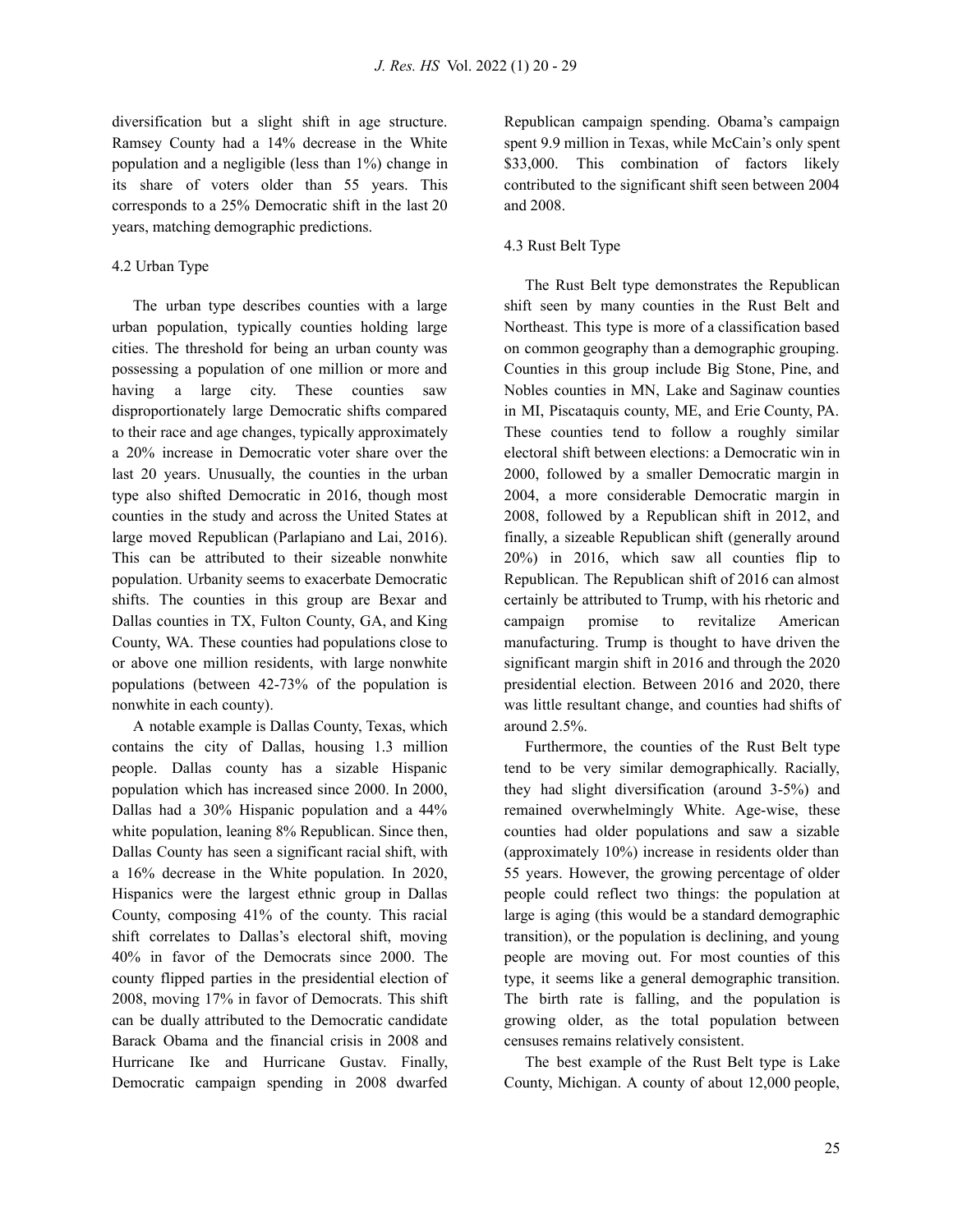Lake County, went from a 13% Democratic margin in 2000 to a 26% Republican margin in 2020. Its demographic shifts are precisely in line with the other counties of the Rust Belt type. The proportion of White people in the county increased, growing from 83% to 86% between 2000 and 2020. Age-wise, the county saw a 10% increase in residents older than 55 years, with a 13% decrease in residents between 15 and 34. The county's whitening and aging population indicate a Republican shift, proven true in the 2016 presidential election, where it moved 28% in favor of the Republicans. This enormous shift highlights Trump's impact on similar predominantly White Rust Belt counties. His campaign promises to "Make America Great Again" appealed greatly to the economically declining Rust Belt, as manufacturing had been offshored mainly due to globalization. Furthermore, Trump's conservative stance on immigration would have appealed greatly to the dominant White population of the county (Major and Major, 2018).

### 4.4 Group Status Type

The group status type describes a set of counties that do not follow the demographic hypothesis that racial diversification creates a Democratic shift. These are counties with large minority populations (averaging 20-30% of the county's residents) and large Republican margins. Counties in this group include Elliott County, KY, Assumption and Pointe Coupee Parishes, LA, and Nobles County, MN. A possible cause for this reverse effect includes voter policy and citizenship rates, as the minority population may not be naturalized or able to vote. Another potential reason is rooted in social and group psychology. Theories like the group status theory and the racial threat hypothesis give insights into this shift; increases in a minority population are perceived as threatening to the majority population because they threaten to disrupt the power structure and status quo (Todak and Wang, 2016; Major and Major, 2018). Many White Americans view race relations as a zero-sum game, in which gains for a minority group means a loss for the majority group(Wilkins and Kaiser, 2014). Therefore, social psychology theories about identity and intergroup relations predict that White Americans will become more conservative if they feel increasing minority populations represent a threat to White American resources and values (Tajfel and Turner, 2004; Todak and Wang, 2016). This ties in heavily with presidential candidates such as Trump, whose America first stance appealed to many White Americans. In these counties, the increased diversification has worked against the Democrats, rallying White residents to vote Republican in a conscious or unconscious attempt to maintain their power structure in the community.

One example of this kind of electoral shift is seen in Assumption Parish, Louisiana. Between 2000 and 2020, there was a 1% change in the White population, moving from 66% to 65% white. However, the county also has a large Black population, composing 30% of the county's residents. Age-wise, there was a 9% increase in residents older than 55 years. With a substantial Black population, initial demographic assumptions propose a Democratic lean in the county. However, it actually saw a Republican shift of 38%, going from an 8% margin Democratic in 2000 to a 30% Republican margin in 2020. The Republican party is overwhelmingly dominant in campaign spending, spending \$169,000 to the Democrat's \$10,000. Votes cast per election showed the total number of votes cast remained roughly the same. As opposed to new voters starting to vote, the same voters changed which party they cast their votes for. An additional dimension to consider is Louisiana's history of restrictive voter ID laws, as voter ID laws have traditionally been used to suppress the votes of Black citizens. In the past, Louisiana parishes used poll taxes, property and literacy requirements, and an understanding clause to drop the registration of Black voters. Enforcement of these laws was left to the discretion of local officials, which resulted in unequal application of the law. Therefore, though Assumption parish has a large Black population, the voting rate of that population is meager due to voter suppression. However, the large Black population could have influenced a perception of the racial threat hypothesis. This is supported by the presidential election of 2008, where Barack Obama was the first Black presidential candidate. Though Assumption Parish voted 5% Democratic in 2004, they saw a 16%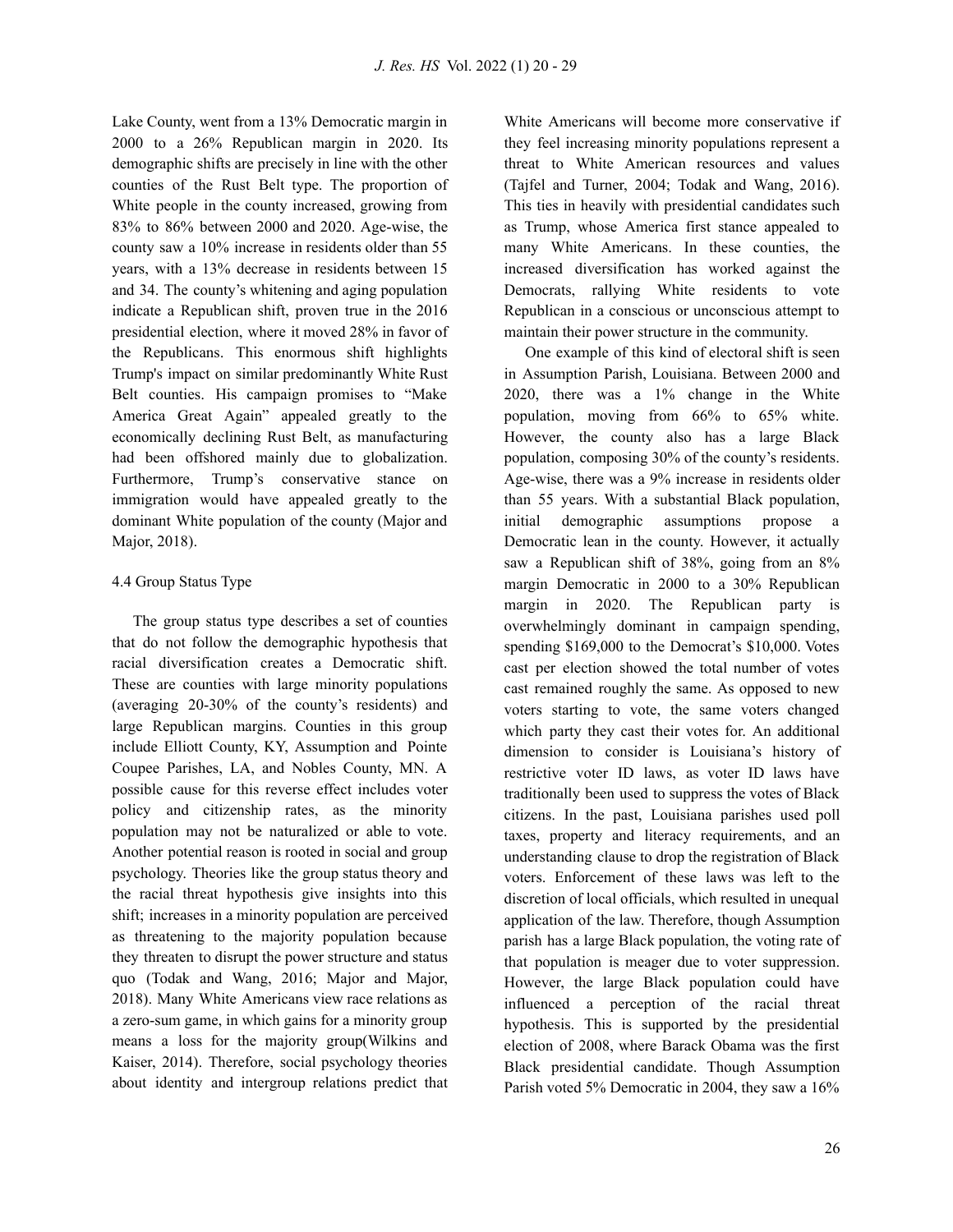Republican shift in 2008, running contrary to the sizeable Democratic shift seen through most of the United States and possibly indicating a perceived status threat in which residents saw Obama's presidency as an irrevocable shift in status quo. In conclusion, the Republican shift in Assumption parish, despite its large minority population, could be attributed to two factors: a perceived group status threat and the irregularly low turnout of minority voters.

Though an initial assumption of demographics was that aging populations would benefit Republican candidates, this is not exclusively true. Though White Americans traditionally have become more conservative with age, this trend does not match when applied to other ethnic groups. Proof of this is seen in Jefferson County, Mississippi. Jefferson county is 85% Black and has seen a 7% increase in residents older than 55 years. However, the county has simultaneously continuously shifted Democratic over the last 20 years and had a 72% Democratic margin in 2020, one of the highest in the country. Instead, the trend with age can be revised to the creation of a "stickiness" to political identity, that as voters, in general, become older, their beliefs are more set into stone.

#### **5. Conclusion**

This paper applied a qualitative analysis to a case study set of 19 counties to evaluate how race and age change over the last 20 years could explain shifts in presidential election margins. Initial demographic hypotheses that diversification would increase Democratic votes and aging populations would increase Republican votes were applied to these counties. Demographic and electoral shift was tracked through yearly race and age data from the U.S. Census Bureau and presidential election data from MIT's election data lab. Though the electoral shift for many counties was consistent with the demographic hypotheses, limitations were present in both. There was often a "backlash" in racial diversification, where counties would see significant Republican shifts even with a growing minority population, as White residents would vote Republican against the diversification. This was

particularly true in counties with inactive or non-citizen residents because there wouldn't be many votes for Democratic candidates. This pattern indicates a fascinating social trend, as diversification has usually been seen as good for Democrats, but this backlash factor may reverse its effects in certain circumstances. A greying population being more Republican mainly was only accurate for dominantly White populations. Greying minority populations did not see the same electoral shifts as greying White populations.

The results of this study raise interesting questions about how demographic changes may indicate future electoral shifts. While there is some benefit to Democratic candidates from the increasing minority populations, the backlash of White residents seen in certain counties creates uncertainty around increasing diversification being good for Democrats, particularly given the growing group identities and polarization of today's political atmosphere. Future research should consider what circumstances and factors play into this backlash effect. The application of demographics to understanding the electorate shift continues to be an essential topic to understand, particularly as the United States continues to diversify, and it will be salient to campaigns and voter outreach efforts in future elections.

#### **References**

Bacon, P. (2018, October 18). Why Are Democrats Looking So Strong In The Midwest? FiveThirtyEight. https://fivethirtyeight.com/features/why-are-democrat s-looking-so-strong-in-the-midwest/

Brown, A., et. al. (2018, May 22). Demographic and economic trends in urban, suburban and rural communities. Pew Research Center. https://www.pewresearch.org/social-trends/2018/05/2 2/demographic-and-economic-trends-in-urban-suburb an-and-rural-communities/

Brown, M., Knopp, L., & Morrill, R. (2011). Anomalies in Red and Blue II: Towards an understanding of the roles of setting, values, and demography in the 2004 and 2008 U.S. presidential elections. Political Geography, 30 (3), 153-168. https://doi.org/10.1016/j.polgeo.2011.03.006.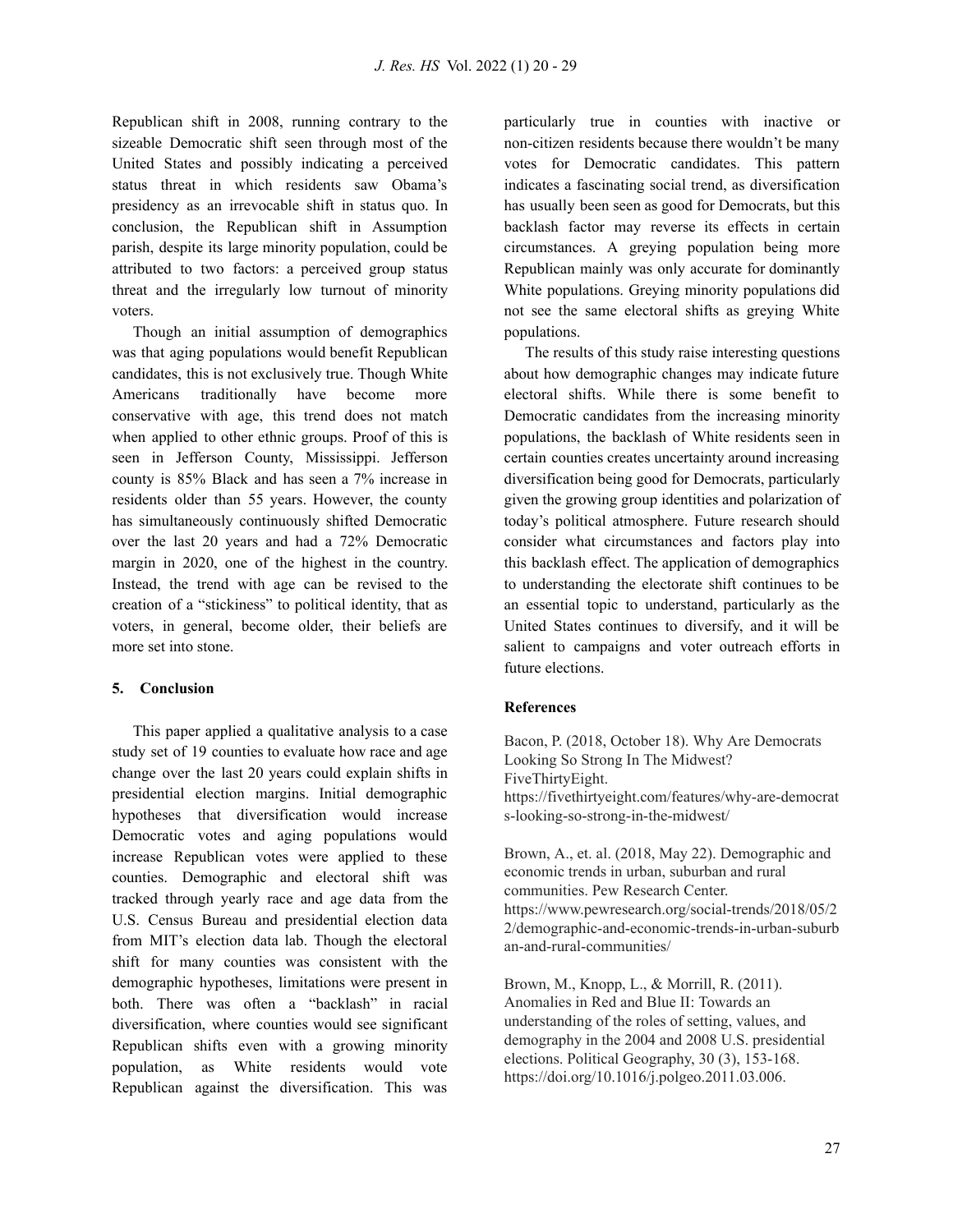Budiman, A., & Igielnik, R. (2020, September 23). The Changing Racial and Ethnic Composition of the U.S. Electorate. Pew Research Center. https://www.pewresearch.org/2020/09/23/the-changin g-racial-and-ethnic-composition-of-the-u-s-electorate /

Cramer, K. J. (2016). The Politics of Resentment. The University of Chicago Press.

DelReal, J. A., & Clement, S. (2017, June 17). Rural divide. The Washington Post. https://www.washingtonpost.com/graphics/2017/natio nal/rural-america/

Frey, W. H., Griffin, R., & Teixeria, R. (2020, October 19). America's Electoral Future. Center for American Progress.

https://www.americanprogress.org/issues/politics-and -elections/reports/2020/10/19/491870/americas-electo ral-future-3/

Garnham, J. P. (2020, November 11). Democrats didn't get a blue wave, but some of the fastest-growing suburbs in Texas are still moving to the left. The Texas Tribune. https://www.texastribune.org/2020/11/11/texas-demo crats-republicans-suburb/

Hudak, J., & Stenglein, C. (2016, September 13). How demographic changes are transforming U.S. elections. Brookings.

https://www.brookings.edu/blog/fixgov/2016/09/13/h ow-demographic-changes-are-transforming-u-s-electi ons/

Hudson, W. L. (2019, June 6). Rural Resentment and 2020. Americans for Humanity. https://americansforhumanity.net/blog-1/2019/6/6/rur al-resentment-and-2020

Iyengar, S., et. al. (2019). The Origins and Consequences of Affective Polarization in the United States. Annual Review of Political Science, 22 (1), 129-146.

https://doi.org/10.1146/annurev-polisci-051117-0730 34

Iyengar, S., Sood, G., & Lekles, Y. (2012). Affect, Not Ideology: A Social Identity Perspective on Polarization. Public Opinion Quarterly, 76 (3), 405–431. doi:10.1093/poq/nfs038

Jacobson, G. C. (2016). The Obama Legacy and the Future of Partisan Conflict: Demographic Change and Generational Imprinting. The Annals of the American Academy of Political and Social Science, 667, 72–91. http://www.jstor.org/stable/24756144

Maggio, C. (2020). Demographic change and the 2016 presidential election. Social Science Research, 95, . https://doi.org/10.1016/j.ssresearch.2020.102459

Major, B., Blodorn, A., & Major Blascovich, G. (2018). The threat of increasing diversity: Why many White Americans support Trump in the 2016 presidential election. Group Processes & Intergroup Relations, 21(6), 931–940. https://doi.org/10.1177/1368430216677304

Maxwell, R. (2019, March 5). Why are urban and rural areas so politically divided? The Washington Post.

https://www.washingtonpost.com/politics/2019/03/05 /why-are-urban-rural-areas-so-politically-divided/

Milligan, S. (2019, May 14). Demographic Shifts, Political Changes. U.S. News and World Report. https://www.usnews.com/news/best-states/articles/20 19-05-14/demographic-shifts-in-cities-and-states-brin g-political-changes-too

MIT Election Data and Science Lab. (2018, October 11). County Presidential Election Returns 2000-2020. Harvard Dataverse.

https://dataverse.harvard.edu/dataset.xhtml?persistent Id=doi:10.7910/DVN/VOQCHQ

Niskanen Center. (2019, July 17). Explaining the Urban-Rural Political Divide. Niskanen Center. https://www.niskanencenter.org/explaining-the-urban -rural-political-divide/

Parlapiano, A., & Lai, R. (2016, November 9). 42 States Shifted to the Right in 2016. New York Times. https://www.nytimes.com/interactive/2016/11/09/us/e lections/states-shift.html

Pew Research Center. (2015, April 7). A Deep Dive Into Party Affiliation. Pew Research Center. https://www.pewresearch.org/politics/2015/04/07/a-d eep-dive-into-party-affiliation/

Tajfel, H., & Turner, J. C. (2004). Political Psychology. Taylor & Francis Group. https://doi.org/10.4324/9780203505984-16